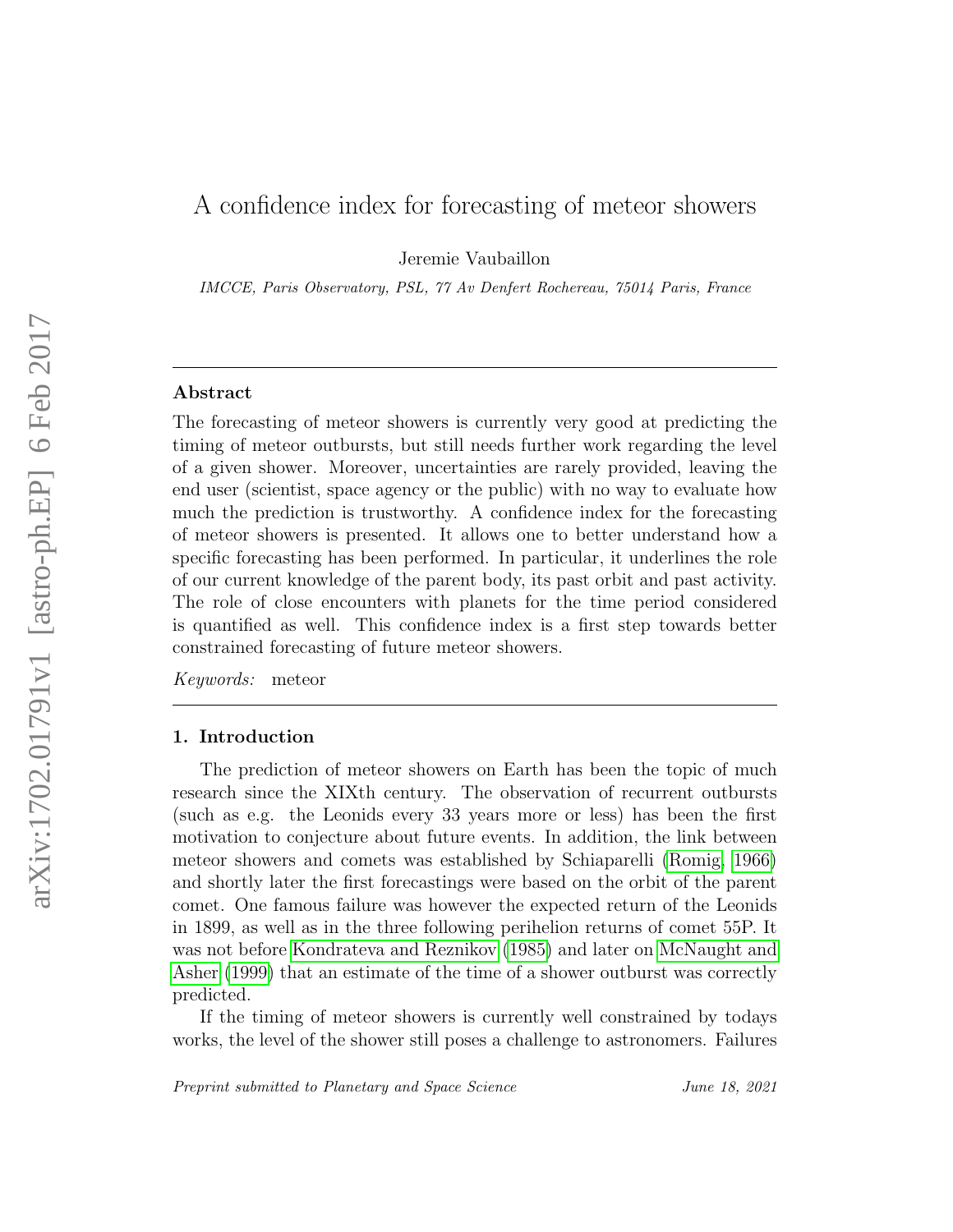at predicting a correct level of a shower has consequences for researchers, space agencies and the public. Beside the disappointment aspect of missing on an opportunity which might end up being a waste of time, protection procedures for spacecraft require lots of time and energy.

The success of predicting a shower was enabled by understanding that meteoroids and comets have similar yet independent orbits and orbit evolution. Today methods are more or less all the same and are based on the propagation of the orbit of test particles released from the parent body, from the time of ejection until it passes near the Earth. Refinements include: ejection over an arc of the orbit, massive simulation of test particles, update of the ejection velocity (i.e. taking into account the physics behind the ejection process) . Among the authors performing such forecasting, we find [McNaught and Asher](#page-14-1) [\(1999\)](#page-14-1); [Lyytinen and Van Flandern](#page-13-1) [\(2000\)](#page-13-1); [Vaubaillon](#page-14-2) [et al.](#page-14-2) [\(2005a\)](#page-14-2); [Watanabe and Sato](#page-15-0) [\(2008\)](#page-15-0). However, apart from those, no new method has been developed recently.

Surprisingly, in spite of the quality of the work dedicated to meteor shower forecasting, no uncertainty has ever been published to my knowledge. The first reason probably comes from the dynamical approach of the forecasting, which was the Achilles heel until 1999, and the focus of many works. However, seventeen years later this has not improved. The second reason most probably comes from our ignorance in so many physical quantities of the parent body as well as its past dynamical behavior.

The difficulty of providing uncertainties can certainly be overcome, by going through a rigorous analysis of every step leading to a given forecast. However, one might argue that such a refinement might not tell us much, again because of our uncertainty in e.g. the parent body parameters. In other words, it might be hard to define a credible uncertainty of a physical quantity for which even orders of magnitude cannot be estimated.

Because the end user of the forecasting still needs a way to know how much (s)he can trust a given prediction, this paper presents a different approach. The idea is to provide the scientists, space agencies and amateurs some knowledge regarding the circumstances under which the predictions were performed, and inform them regarding the chances of success, especially in terms of the level of the shower. I hope that by doing so every reader of future forecasting can have a proper idea of how much (s)he can trust the forecasting.

The paper first presents in section [2](#page-2-0) a reflexion on the way meteor shower predictions are performed today and underlines the location of greatest un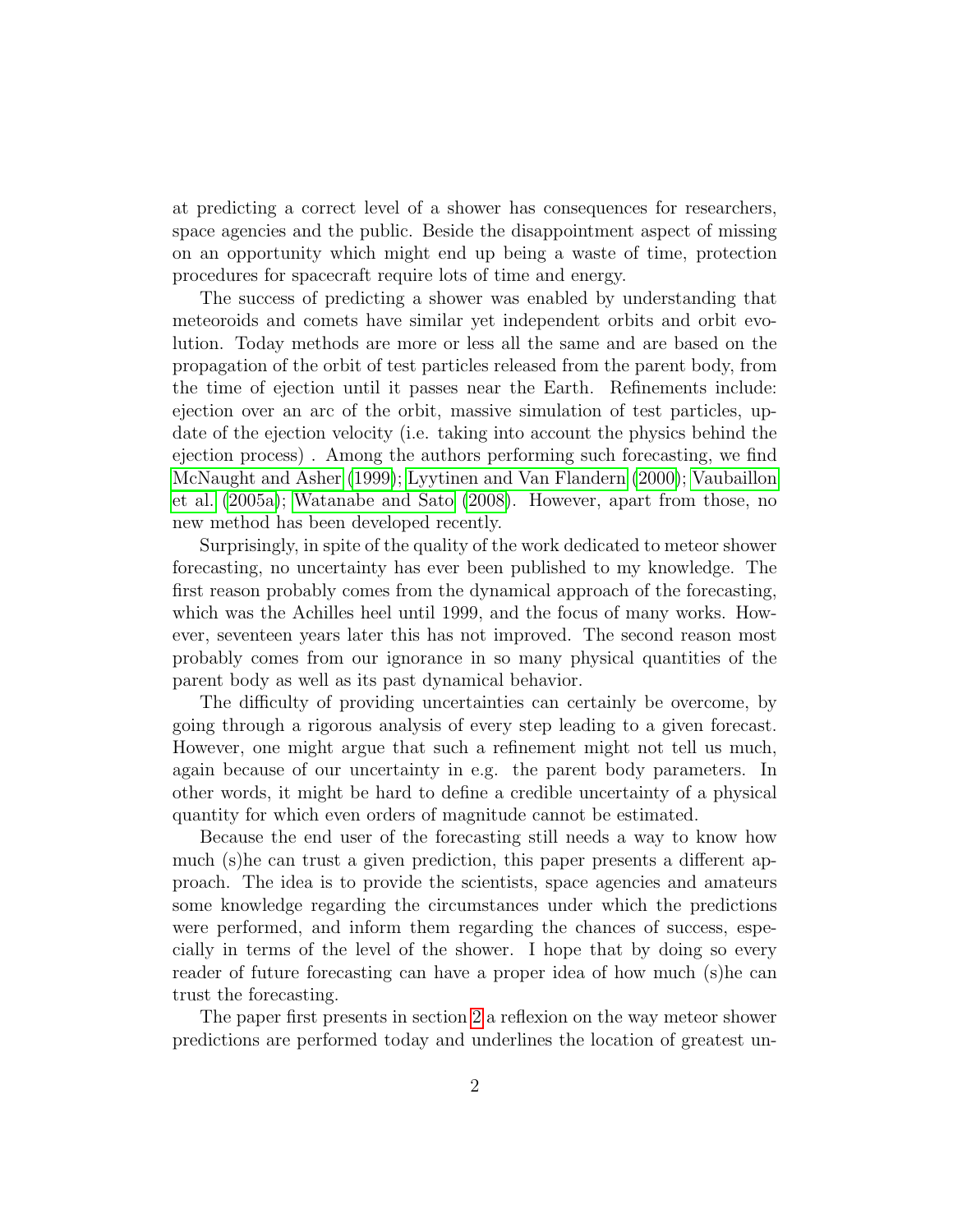certainties. Then in section [3](#page-4-0) a confidence index is presented that provides the end users with enough information to have an idea of how much one can trust the forecasting. Last but not least in section [4](#page-9-0) some confidence indices are listed for past and future showers.

#### <span id="page-2-0"></span>2. Strategy

In order to perform the forecasting of the timing (T) of a meteor shower, one needs to know :

<span id="page-2-6"></span>T1 the parent body

<span id="page-2-7"></span>T2 the past orbit of the parent body

<span id="page-2-5"></span>T3 how meteoroids are ejected from the parent body

<span id="page-2-4"></span>T4 how meteoroids orbits evolve in the Solar System.

In order to perform the forecasting of the level (L) of a meteor shower, one needs to know [L1](#page-2-1) or [L2](#page-2-2) as well as [L3,](#page-2-3) as explained below :

<span id="page-2-1"></span>L1 the past activity of the shower

<span id="page-2-2"></span>L2 the past activity of the parent body

<span id="page-2-3"></span>L3 a way to convert this activity into a ZHR.

Point [T4](#page-2-4) is quite well understood today, and point [T3](#page-2-5) does not matter much, since the knowledge of an order of magnitude is good enough to perform a correct prediction. The reason is that anyway meteoroids are ejected with a distribution of velocities and a distribution of heliocentric distances. The identification of a parent body has recently seen a huge development thanks to multi-years surveys [\(Jenniskens et al., 2011;](#page-13-2) [Rudawska et al., 2015;](#page-14-3) [Colas et al., 2014\)](#page-13-3). The accumulation of tens of thousands of meteoroid orbits allows one to better recognize otherwise undetected showers, and dynamical links are based on orbital similarity. In a similar way, the discovery of new thousands of NEOs makes it more likely to find a parent body for a given new shower. In other words, point [T1](#page-2-6) is being currently revolutionized by huge amounts of data and data mining. Similarly, point [L1](#page-2-1) is being currently refined for the same reasons. However, if the basic knowledge of the activity of a shower is poorly constrained, needless to say that any estimate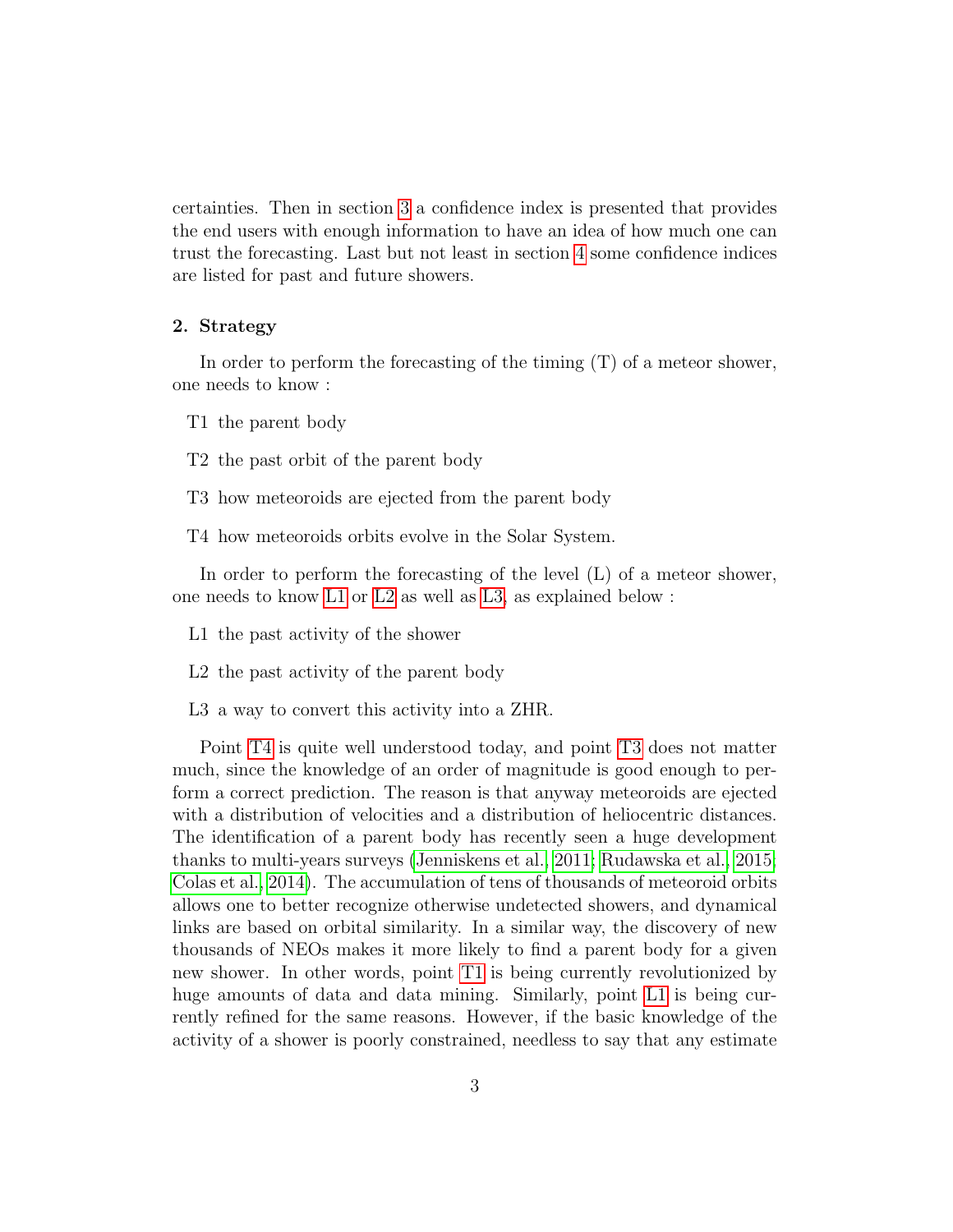of a future shower cannot be accurate. This is particularly preventing the performance of predictions on other planets as Earth (Mars and Venus being the currently most wanted ones). Point [L3](#page-2-3) is usually straightforward by converting a 3D particle density into a 2D density, or by comparing the past encounter circumstances (e.g. distance between the center of a trail with the path of the Earth) with the forecasted ones [McNaught and Asher](#page-14-1) [\(1999\)](#page-14-1).

What is left are points [T2](#page-2-7) and [L2,](#page-2-2) forming the source of most uncertainties, in my opinion. The past orbit of famous parent bodies (such as 1P/Halley, 109P/Swift-Tuttle) can be useful by telling us that their orbit is stable enough and that their activity spanned several centuries. However, this might not directly explain the level today of e.g. the Orionids and Perseids if the encountered particles are older than the oldest record of the comet. This is unfortunately indeed the case for 1P and 109P, and the reason why the predictions of the Perseids are mainly performed by the International Meteor Organization and based on past observations of the shower [L1,](#page-2-1) provided it is stable enough.

In most cases, the past orbit of a parent body is problematic, by lack of past observations. Even if one can dig in historic records, one cannot find anything beyond 5000 years ago, which might not be enough for long period bodies (Neslušan et al., 2016). Fortunately, as long as the orbit of the parent body is stable enough (see comment below regarding this notion), and its cometary activity either non existent or constant from one passage to another, it is easy to find its past returns, yielding to the forecasting of future showers. However, usually the past activity is even less constrained than the orbit of the parent body.

Another problem is the stability of the orbit of the parent body. Even if its orbit today is well constrained, close encounters are prone to dissipate any hope to know its orbit past a certain date. One famous example is comet 67P/Churyumov-Gerasimenko [\(Maquet, 2015\)](#page-14-5), for which it is hard to clearly know its orbit before the 1950s.

Are we therefore doomed in our ignorance of so many important parameters? Several works tend to provide constraints on the origins of meteor showers, which by such enables to better perform the predictions of future events. However this is not always feasible.

In this paper, the approach first considers that in complement to all these research works, it is useful to provide information regarding the way predictions are performed, in order to sense the difficulty and uncertainties considered in a given prediction. The idea is to consider each main source of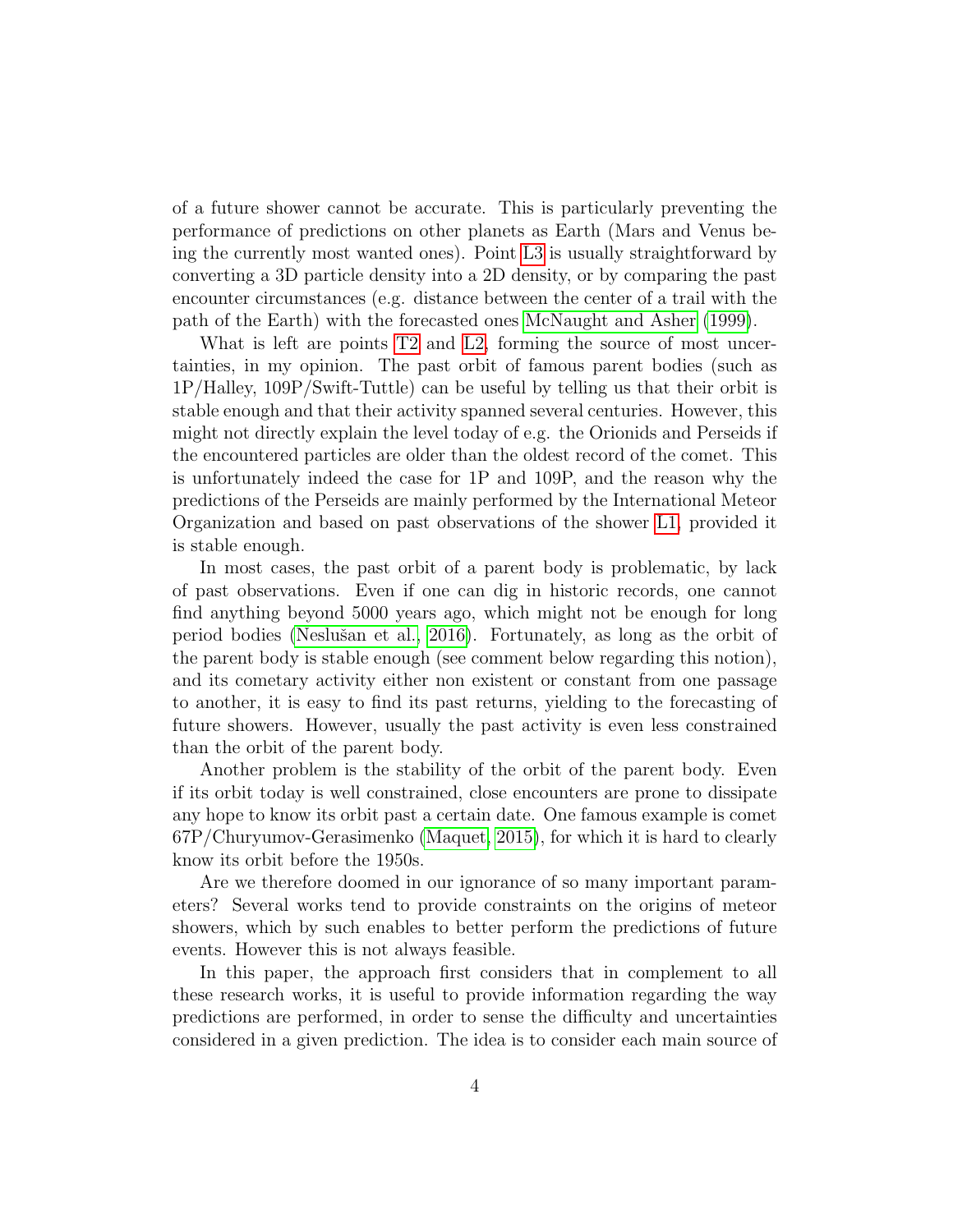uncertainty and either label or quantify it. The confidence index is therefore a code providing information on how the ephemeris of a given meteor shower was calculated.

#### <span id="page-4-0"></span>3. The confidence index

The confidence index is built as a succession of letters and numbers, each having its own meaning and dealing with a specific challenge to perform an accurate forecasting.

#### 3.1. First letter: the trail index

The first consideration deals with the number of trails the forecasting process is dealing with. In the most usual and simple case, one trail encountered by the Earth results in a single prediction. In such a case, the trail index contributing to the confidence index is set to "S" (as in Single trail).

However such a method is unable to e.g. predict the usual background level of the Perseids, as it consists of the superposition of very old trails  $(> 10k$  years old), for which the exact origin is unknown. The simulation of such many trails, providing global information of the shower is feasible but needs to be documented to allow the end user to be warned that the exact origin of the trails is not accurately known (beside the knowledge of the parent body). In such a case, the trail index is set to "G", meaning that the Global level of the shower was computed. The end user can therefore quickly know by examining the first letter that a "G" will a priori provide a less accurate prediction than an "S". Put it in another way, a "G" means that the background of the shower is forecasted, rather than an outburst. This is of particular use for e.g. the Leonids, known to present rare exceptional outbursts and a low activity otherwise (15/hr).

#### 3.2. Second letter: year index

The second consideration deals with the uniqueness of the time period for which the prediction is performed. Most of the time, meteor shower forecasts are computed by considering the particles approaching the planet during a short time period (usually of a few days [\(Brown and Jones, 1998;](#page-13-4) [Vaubaillon](#page-14-6) [et al., 2005b\)](#page-14-6). Most of the time a given trail is not perturbed enough to present more than one encounter with the Earth for a given year. In such cases, the "year index", contributing to the confidence index is set to "Y" (as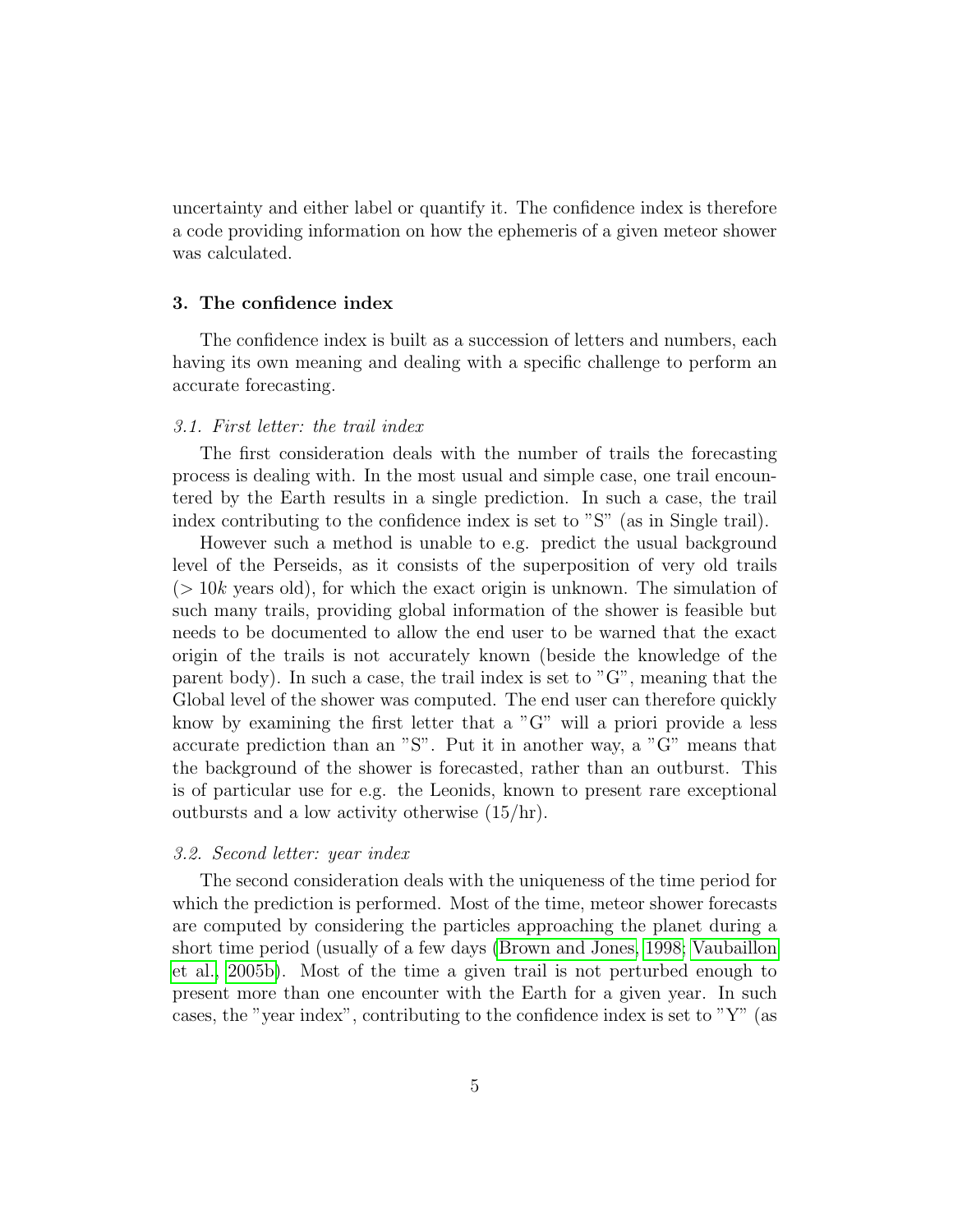in Year), meaning that the prediction is valid for a given year and includes only the particles crossing the planet at this time.

Now, in the case of a low level shower and even by considering several tens of thousands of particles in the simulations, there might not be enough test particles to compute a level that really makes any physical sense. One solution is to greatly increase the number of simulated particles [\(Jenniskens](#page-13-5) [and Vaubaillon, 2008\)](#page-13-5). However another solution is possible. In such a case, the idea is to concatenate the contribution of all the particles encountering the planet over several years. This provides us with an idea of the background activity of the shower, and the location of the stream, rather than the individual location of several given trails. Such an approach is useful also for parent bodies for which the orbit is not well constrained. Note that in order to derive a correct timing of the background activity of the shower by following this method, the location of the planet still has to be computed for a short period of time (e.g. several days) and should of course not be concatenated over several years. By doing so, the change of timing from one year to another can be computed. In such a case, the "year index" is set to "B", as in "Background".

#### 3.3. Third element: observation index

The third element of the index deals with points [T2](#page-2-7) and [L2.](#page-2-2) It is a measure of the number of observed perihelion passages, versus the number of simulated passages. It also provides us with information regarding our knowledge of the activity of the parent body. Indeed, an observation of a return indicates not only the location of the comet (or asteroid), but also provides us with information regarding its activity. Of particular interest are changes of activity, following either an outburst [\(Reach et al., 2010\)](#page-14-7), a breakup [\(Vaubaillon and Reach, 2010;](#page-14-8) [Ishiguro et al., 2011\)](#page-13-6) or the end of a comet activity [\(Jenniskens and Vaubaillon, 2007\)](#page-13-7). However the total absence of observation leaves us with any possible scenario, unless the parent body is observed again at a subsequent passage. Given the current and future sky surveys, the task of meteor shower forecasting is usually made easy for recent passages. What is really preventing us to progress is the absence of past observations. Pre-discoveries are still possible thanks to past surveys [\(Jewitt et al., 2011\)](#page-13-8) or data mining ancient archives [\(Nogami, 2006\)](#page-14-9). Most of the time however it is extremely hard to accurately constrain the orbit and/or the activity of a parent body. Because of the huge influence of such parameters on the forecasting of meteor showers, the least we can do is to tell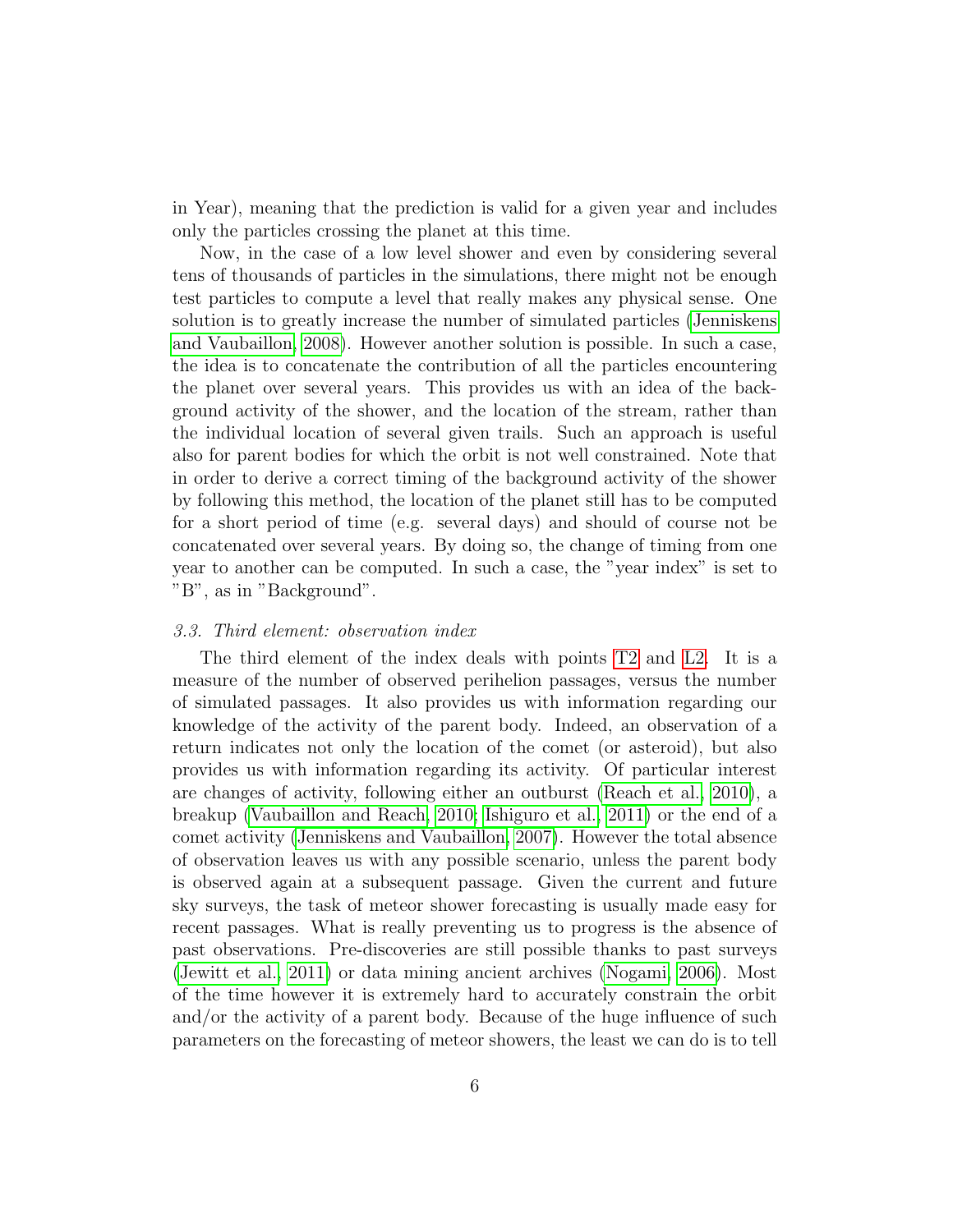the user if a given result comes from an observed return, or if it simply comes from numerical integration of the orbit of the body, considering its activity was constant. A good illustration of this paragraph is  $17P/Holmes<sup>1</sup>$  $17P/Holmes<sup>1</sup>$ . It was discovered in 1892, observed for the following two returns and then lost for nearly 60 years (7 returns) before it was recovered. The re-discovery allows us to constrain its orbit, and put a limit on its activity. In 2007 the comet underwent a huge outburst, which completely changed its activity profile. The 1892 discovery was most likely enabled by a similar outburst to 2007. To my knowledge, such a change of activity is rarely considered in modern forecasting of meteor showers. On the other hand, meteor outbursts can help constrain the past activity of a comet [\(Watanabe and Sato, 2008\)](#page-15-0).

The third element of the confidence index is composed of the letter "O" (as in Observations), followed by the number of observed passages no versus the number of simulated passages ns. For example for 17P, one might indicate: O6/13 to indicate that all the 13 returns of the XXth century were taken into consideration, but only 6 were actually observed. Most of the time, we have  $n \circ \leq n s$ , since it is easy to simulate orbits over several centuries. However the question arises as to the physical meaning of any long term simulations in the absence of any data to check the results. If a thorough check is either not feasible by lack of data (as is usually the case), at least the user is informed. In the extreme case one might consider a newly discovered object for which  $no = 1$ , for which taking  $ns = 100$  would not make much sense, unless the orbit is very stable and assuming that any past ejection process did not produce significant non-gravitational forces. Needless to say that such a work would produce highly uncertain results, which might be hard to quantify, but again, at least the user is informed of the way the forecasting was performed.

# 3.4. Fourth element: close encounter index

The fourth element of the confidence index is a natural following of what was previously mentioned, and deals with the role of close encounters and orbit stability of the parent body (points [T2\)](#page-2-7). It is worth mentioning that the  $f_M$  factor introduced by [McNaught and Asher](#page-14-1) [\(1999\)](#page-14-1) also represents a way to quantify the role of close encounters. This quantity is often provided for the

<span id="page-6-0"></span><sup>1</sup>although it does not create any meteor shower at Earth, we take this example to illustrate the use of observed passages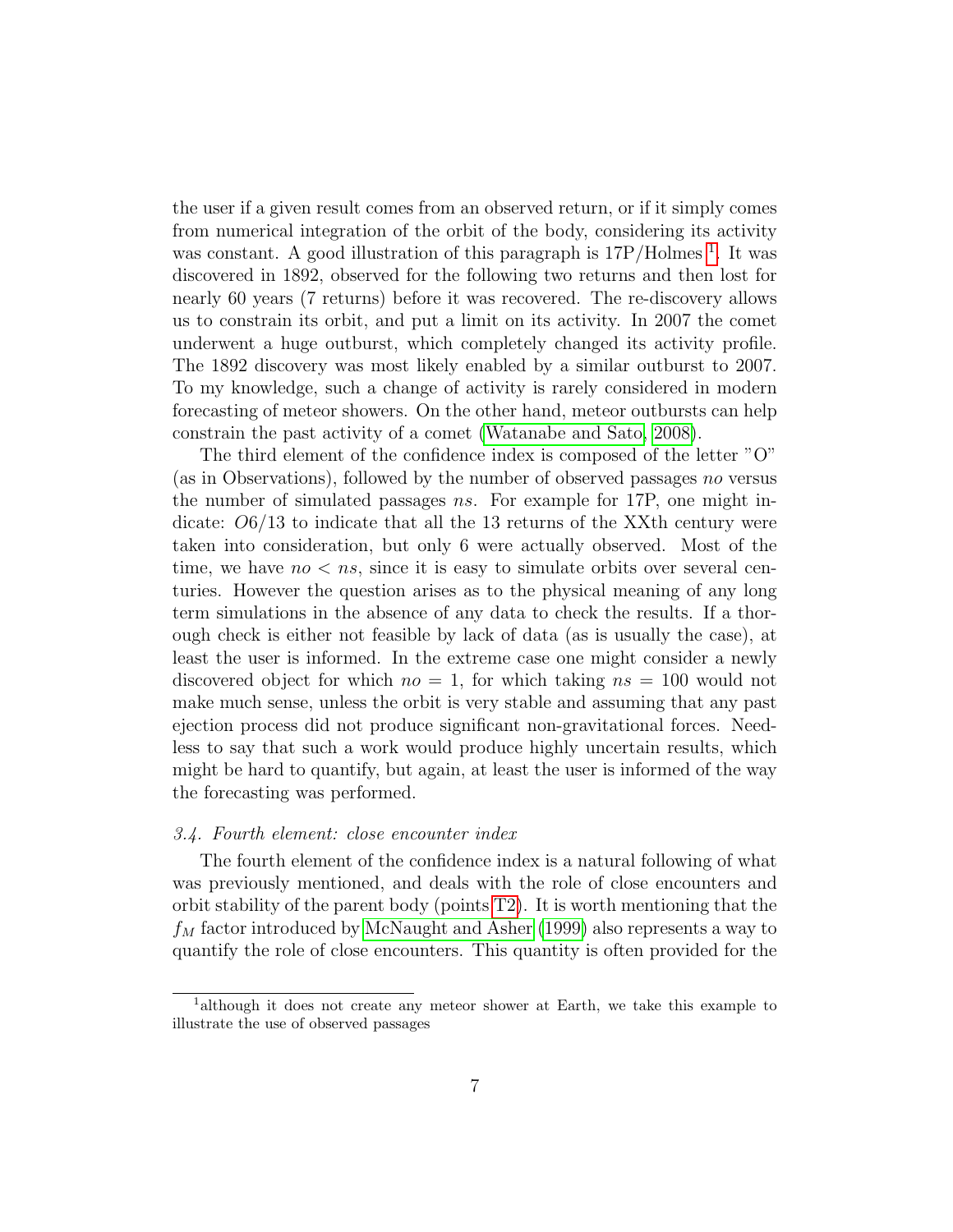given part of the trail that is of interest for a given prediction. In principle, it can also be computed for the whole trail and by such also measures the effect of time on the spread of the meteoroids within a given trail. Here the idea is to provide the user with an idea of how much the orbit of the parent body, at the time of ejection of a given trail, can be trusted, as well as, in a lesser way, its consequences for the trail at the time of the predicted shower. The idea is to compute a "close encounter index" (CE) by summing all the contributions of all close encounters with the planets (the major perturber being Jupiter), for the duration of the considered simulation. In practice we have  $CE = \sum_{t_{min}}^{t_{max}} M_{pla}/M_{sun}$  1/(dV<sup>2</sup>), with:  $t_{min}$  the time of the ejection of the trail,  $t_{max}$  the time of the considered shower,  $M_{pla}$  the mass of the encountered planet,  $M_{sun}$  the mass of the Sun, d the minimum distance of the encounter and V the relative velocity with the planet at the closest distance. This expression is inspired from [Valsecchi et al.](#page-14-10) [\(2003\)](#page-14-10) providing the angle of deflection caused by a close encounter  $\tan \gamma/2 = \frac{M_{pla}}{dV^2}$ . The unit of CE is therefore  $s^2m^{-3}$ . In the extreme case, one might have  $CE = 0.00 s^2m^{-3}$  if the parent body had no close encounter for the time period considered. This clearly indicates that the orbit of the parent body does not suffer sudden and drastic changes. On the other hand, if one gets e.g.  $CE = 1.0E + 0.4 s<sup>2</sup> m<sup>-3</sup>$ , this indicates that there are numerous close encounters highly changing the orbit of the parent body. As a consequence, the user can immediately know that such forecasting with such a high close encounter index is a priori much more uncertain than if  $CE = 0 s<sup>2</sup> m<sup>-3</sup>$ .

However a bit of caution is necessary at this point. Because the orbit of the parent and the meteoroids are independent, the consequences for a given trail are not necessary immediate and definitely not the same as for the parent, sometimes leading to OMSs (orphan meteoroid streams) [\(Vaubaillon](#page-14-11) [et al., 2006\)](#page-14-11). A high CE value still indicates that at least one giant planet (usually Jupiter) is crossing the stream. One has to use the CE index in conjunction with the other parameters, especially the observation index. As an extreme example let us suppose that a new Jupiter family comet has recently been discovered, and found to be the parent body of a weak meteor shower. In order to produce the forecasting of future meteor showers, the past orbit of the comet is computed over 100 years, i.e.  $\sim 20$  returns. We have thus an observation index: "O1/20". Let us suppose now that, in the past, many close encounters with Jupiter happened, increasing the close encounter index to  $CE = 200 s<sup>2</sup> m<sup>-3</sup>$ . The combination of those two indices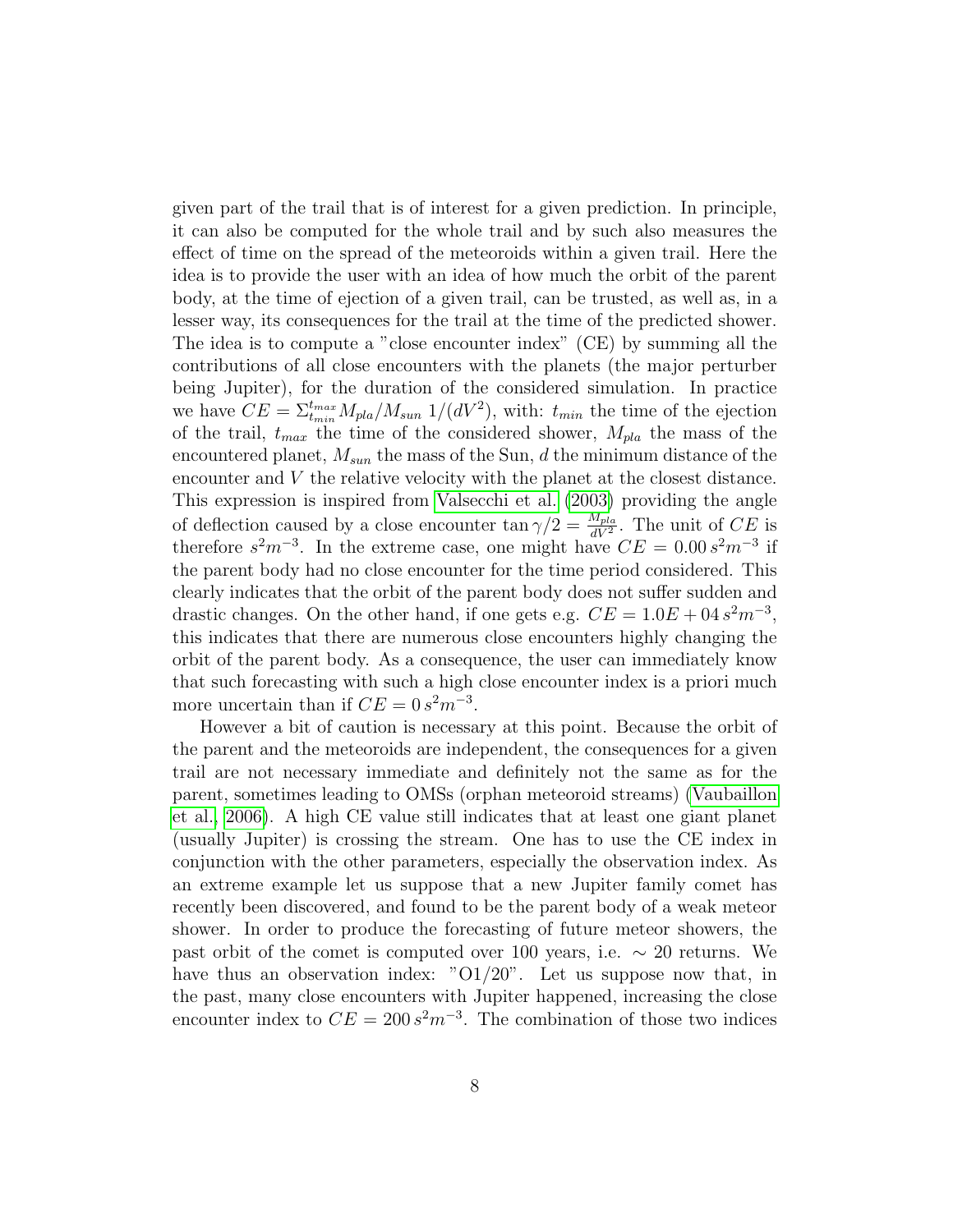warns the user that the predictions are highly unreliable, mainly by lack of past observations that would have otherwise greatly constrained the orbit of the comet. Let us now suppose that, on the contrary, the comet was well observed, but still crosses the orbit of Jupiter (as it is usually the case with JFCs). We might end up with "O16/20" and " $CE = 200$ ", but in this case the user can better trust the predictions, since the orbit and activity of the comet are well constrained for most of the considered period.

The problem in such a case is that it is hard to disentangle the observation index and the close encounter index, and to know which has a greater contribution than the other. In a numerical simulation performed to forecast the meteor showers, the effect of close encounters on the parent body as well as on each particle is computed at each time step. In a sense, we can therefore conclude that all close encounters effects are taken into account thanks to the numerical simulations. In order to build a confidence index, the close encounter index should therefore indicate the (cumulative) role of the close encounters that escapes our knowledge. This is why I have chosen to nullify the close encounter index for the time period comprising between the first and last observation of the parent body. By doing so, CE now indeed reflects our ignorance of the effects of close encounters. We therefore have:  $CE = \sum_{t_{min}}^{t_{max}} M_{pla}/M_{sun}$  1/(dV<sup>2</sup>), with:  $t_{min}$  and  $t_{max}$  the time period before/after the first/last observation of the parent body.

One last case is possible and has to be discussed here. Let us suppose that a given prediction was performed by considering several trails (trail index: "G") or considering the contribution of many different years (year index set to "B"). The close encounter index is still computed as the contribution of all the encounters of all the trails and increases rapidly. In this case, in order to warn the user that the sum was performed on may trails or many years, the prefix "CE" of the close encounter index is changed to "CU" (as in "Cumulative").

#### 3.5. Summarizing quality label

All the above mentioned indices provide the end user with information regarding the way the forecasting was performed. However the end user might not really fully understand nor even care about all these details. As a consequence, a summarizing quality label is computed.

How to compute such a summarizing quality label? The presence or absence of observations of the parent body usually makes a huge difference in the confidence one can have in forecasting. Similarly, the concatenation of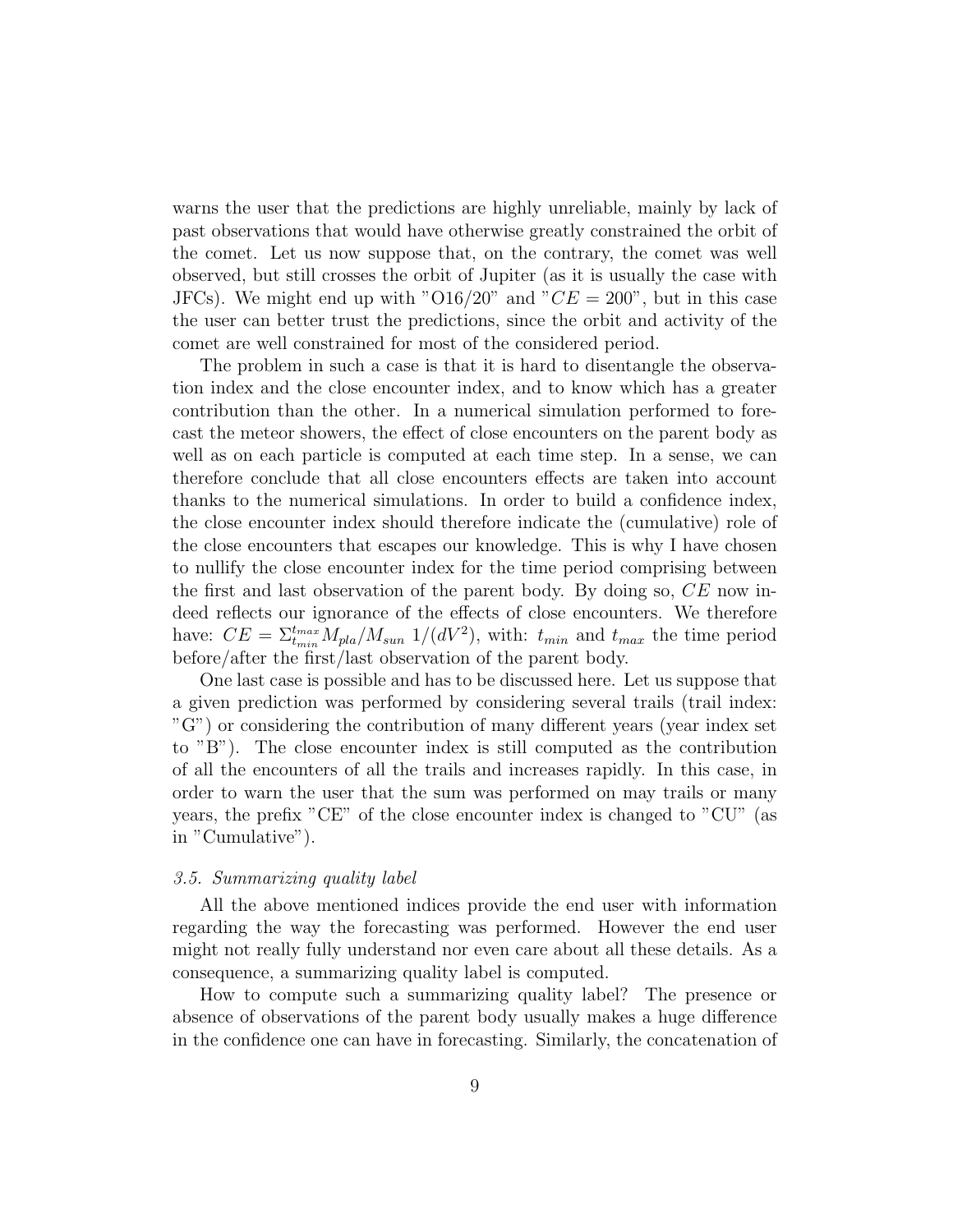different data to provide a general view or to compute the background of a meteor shower is generally less accurate than the case of an encounter with a single trail.

As a consequence here is the choice made to define the different labels:

- " $G$ ": good quality: the forecasting is provided for a single year, is caused by a single trail ejected by an observed passage of a parent body. Typical case is the Leonids 2001, see sec. [4.](#page-9-0)
- "F": fair: all cases that are neither good nor "poor".
- "P": poor: the forecasting was performed using the concatenation of several years (background) for a poorly observed parent body, or for highly perturbed trails for which the close encounters happened before/after the first/last observation of the parent body.

## <span id="page-9-0"></span>4. Applications to famous showers

The goal of this section is to provide the reader with some direct applications and illustrations of what was briefly presented above. For the purpose of this paper I will focus on a few famous showers. Table [1](#page-11-0) includes several post-predictions of these showers, and the comments for each case are as follows.

- Case 1 This famous Leonid outburst was correctly predicted. The stability of the parent orbit allowed a great confidence, enhanced by the fact that the comet 55P was observed before and after the simulated trail (1767). Although its activity at this time was not observed it worked very well.
- Case 2 Global prediction for the 2001 Leonids: the level is clearly too high, because of the contribution of several trails causing several outbursts. In such a case the predictions are not accurate at all. This method should therefore be used only for years that do not present any outburst.
- Case 3 2003 Leonids caused by the 1499 trail: an outburst of ZHR 100/hr was predicted, but the close encounter index is very high, raising doubts regarding this number. Indeed, an outburst of only  $\sim 30/\text{hr}$  was reported by [Arlt](#page-12-0) [\(2004\)](#page-12-0).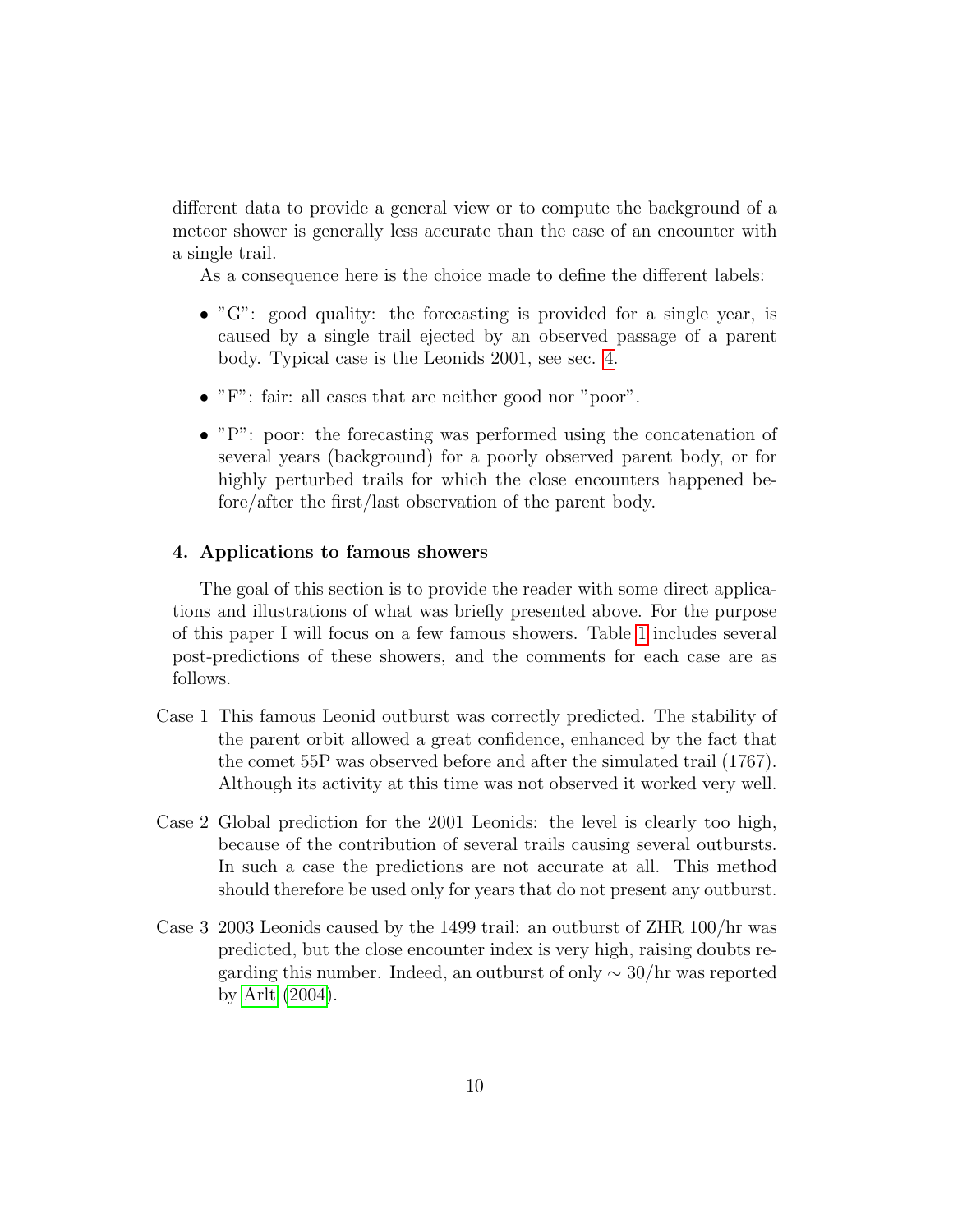- Case 4 and 4b: 2011 Draconids outburst from two different trails: one was observed (1900) but not the other (1894). The CE factor is not really different between the two cases, but the absence of observations for the 1894 trail makes the forecasting less confident. The observed level was indeed lower than expected [Koten et al.](#page-13-9) [\(2014\)](#page-13-9).
- Case 5 2009 Perseids from a global consideration: only five perihelion returns of the comet were observed, out of 17 simulated.
- Case 6 2009 Perseids outburst caused by the 441 trail, by selecting all the particles crossing the path of the Earth (i.e. ejected at all perihelion passages). The trail is highly perturbed and intersects the Earth at several different times. The level of the shower is computed at the time of maximum. Because the time of maximum is computed as an average (or median) position of the particles (defining an average/median location of the stream), considering all the particles introduces a bias, because of the spread of the location of all the particles. This raises the uncertainties in the timing and level of the shower: see next item as well as Fig [2](#page-12-1) and [1.](#page-12-2)
- Case 7 2009 Perseids outburst caused by the 441 trail, by selecting only the particles crossing the path of the Earth (see Fig [2\)](#page-12-1). This time, the particles look less spread. As a consequence the time of maximum better corresponds to the densest part of the stream encountered by the Earth. As a consequence, more particles are taken into account to compute the level. The computed level is slightly higher than previously derived. This case illustrates the importance of point [T4.](#page-2-4)
- Case 8 Expected 2017 Quadrantids: the encounter factor is so high that such a prediction cannot be taken seriously. For recent modeling of the Quadrantids see [Abedin et al.](#page-12-3) [\(2015\)](#page-12-3).

# 5. Conclusion

Several new methods to perform the forecasting, by concatenating some data are entirely new, and are inherent to the very method used (in my case [Vaubaillon et al.](#page-14-2) [\(2005a\)](#page-14-2)). This meteor shower level forecasting confidence index is, to my knowledge, the first attempt to provide the community with a way to better understand how such tasks are performed in a sufficient way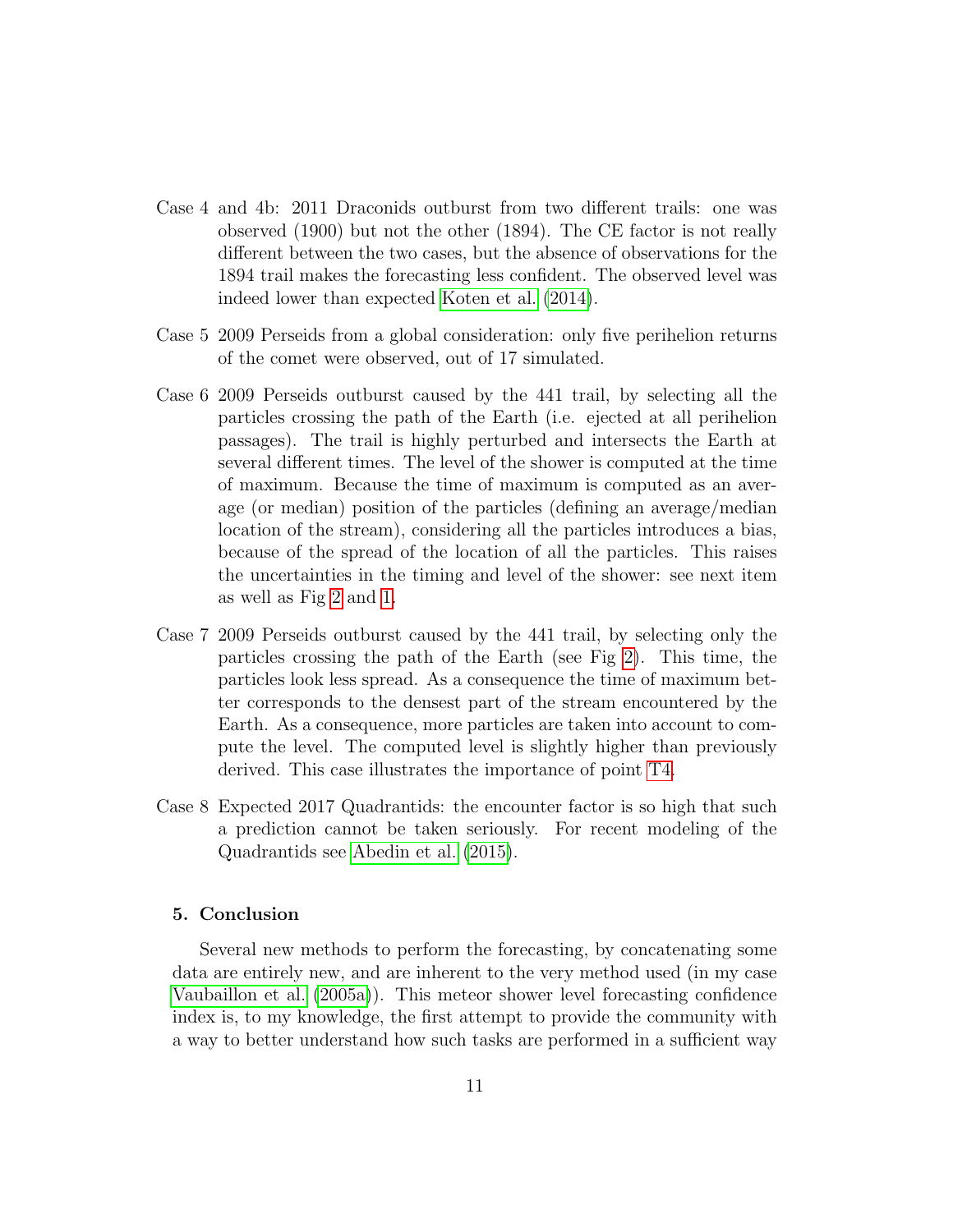|    | $HR$ is from the mode               |           | el (not observed) and the unit is $hr^{-1}$ |             |                              |                  |               |               |
|----|-------------------------------------|-----------|---------------------------------------------|-------------|------------------------------|------------------|---------------|---------------|
|    | $\overline{Id}$ Planet              | Shower    | parent                                      | year        | $\mathrm{trail}(\mathrm{s})$ | ZHR              | conf. index   | Quality label |
|    | Earth                               | Leonids   | 55P                                         | 2001        | 1767                         | 1669             | SYO0/1CE0.00  |               |
|    |                                     | Leonids   | 55P                                         | 2001        | 504 to 1998                  | 1500             | GYO4/43CU0.39 |               |
|    | $\frac{\text{Earth}}{\text{Earth}}$ | Leonids   | 55P                                         | 2003        | 1499                         | 100              | SYO0/1CE10.11 |               |
|    |                                     | Draconids | 21P                                         | 2011        | 1900                         | 214              | SYO1/1CE0.00  |               |
| 4b | $\frac{\text{Earth}}{\text{Earth}}$ | Draconids | 21P                                         | 2011        | 1894                         | $\overline{141}$ | SYO0/1CE0.90  |               |
|    |                                     | Perseids  | 109P                                        | 2009        | 68 to 1992                   | 159.             | GYO5/17CU0.00 |               |
|    | $\rm Earth$                         | Perseids  | 109P                                        | <b>2009</b> | 441                          | 35.              | SYO0/1CE0.00  |               |
|    | Earth                               | Perseids  | 109P                                        | <b>2009</b> | 441                          | 40.              | SYO0/1CE0.00  |               |
|    | Earth                               | adrantids | 2003EH1                                     | 2017        | 1704 to 2003                 |                  | GYO1/57CU1566 |               |
|    |                                     |           |                                             |             |                              |                  |               |               |

<span id="page-11-0"></span>

| ;<br>;<br>٦<br>ŀ<br>of past and future meteor showers. Comments for each line are provided in text with reference to the<br>i<br>S<br>)<br>$\frac{1}{2}$ | َ ا<br>د                                    |
|----------------------------------------------------------------------------------------------------------------------------------------------------------|---------------------------------------------|
| ć<br>l<br>į                                                                                                                                              | - 22 - 22 -<br>$\frac{1}{2}$<br>י<br>ו<br>l |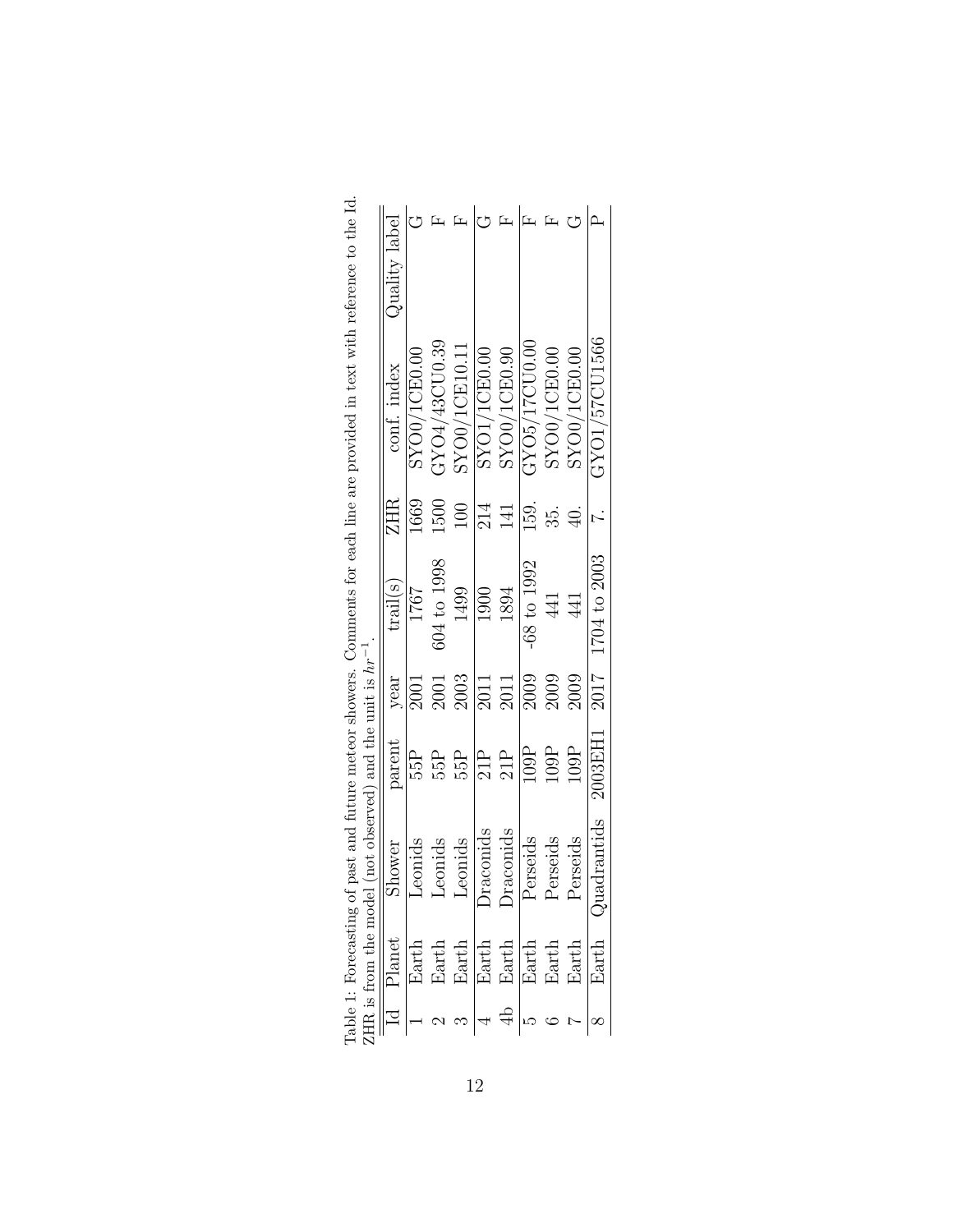

<span id="page-12-2"></span>Figure 1: 2009 Perseids: the whole simulated stream.



<span id="page-12-1"></span>Figure 2: 2009 Perseids: the 441 trail.

that the end user has an idea of how much (s)he can trust the results. In such, this is not perfect, and a thorough calculation might be necessary in the future, though at this point it seems an overkill to me.

An effort of simplification of this index was recently requested to the author, but additional work is needed at this point in order to keep a way to provide a lot of information in a concise way. This was my wish when constructing this index, and I hope future works will be able to bring improvements without taking anything from it.

# Acknowledgements

I am especially thankful to G. Valsecchi for his insight and help regarding the quantification of the effect of close encounters with the planets, as well as to D. Asher and the anonymous referee who helped making this paper better. All numerical simulations were performed at CINES supercomputer facility, Montpelier, France.

#### References

- <span id="page-12-3"></span>Abedin, A., Spurný, P., Wiegert, P., Pokorný, P., Borovička, J., Brown, P., Nov. 2015. On the age and formation mechanism of the core of the Quadrantid meteoroid stream. ICARUS 261, 100–117.
- <span id="page-12-0"></span>Arlt, R., Dec. 2004. Bulletin 20 of the International Leonid Watch: Global analysis of the 2004 Leonids. WGN, Journal of the International Meteor Organization 32, 155–158.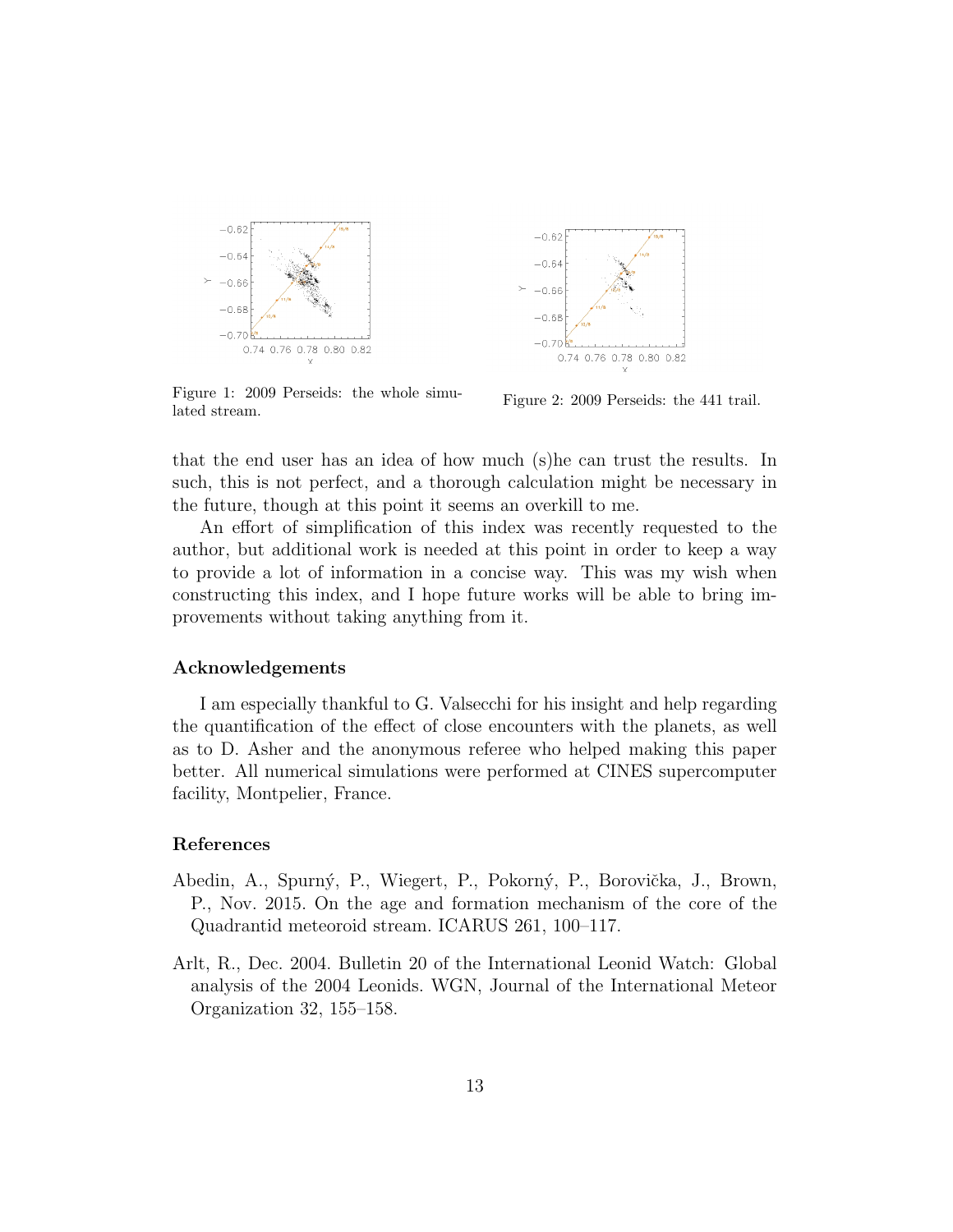- <span id="page-13-4"></span>Brown, P., Jones, J., May 1998. Simulation of the Formation and Evolution of the Perseid Meteoroid Stream. ICARUS 133, 36–68.
- <span id="page-13-3"></span>Colas, F., Zanda, B., Bouley, S., Vaubaillon, J., Vernazza, P., Gattacceca, J., Marmo, C., Audureau, Y., Kwon, M. K., Maquet, L., Rault, J.-L., Birlan, M., Egal, A., Rotaru, M., Birnbaum, C., Cochard, F., Thizy, O., Feb. 2014. The FRIPON and Vigie-Ciel networks. In: Rault, J.-L., Roggemans, P. (Eds.), Proceedings of the International Meteor Conference, Giron, France, 18-21 September 2014. pp. 34–38.
- <span id="page-13-6"></span>Ishiguro, M., Hanayama, H., Hasegawa, S., Sarugaku, Y., Watanabe, J.-i., Fujiwara, H., Terada, H., Hsieh, H. H., Vaubaillon, J. J., Kawai, N., Yanagisawa, K., Kuroda, D., Miyaji, T., Fukushima, H., Ohta, K., Hamanowa, H., Kim, J., Pyo, J., Nakamura, A. M., Oct. 2011. Observational Evidence for an Impact on the Main-belt Asteroid (596) Scheila. ApJ 740, L11.
- <span id="page-13-2"></span>Jenniskens, P., Gural, P. S., Dynneson, L., Grigsby, B. J., Newman, K. E., Borden, M., Koop, M., Holman, D., Nov. 2011. CAMS: Cameras for Allsky Meteor Surveillance to establish minor meteor showers. ICARUS 216, 40– 61.
- <span id="page-13-7"></span>Jenniskens, P., Vaubaillon, J., Sep. 2007. 3D/Biela and the Andromedids: Fragmenting versus Sublimating Comets. AJ 134, 1037–1045.
- <span id="page-13-5"></span>Jenniskens, P., Vaubaillon, J., Jun. 2008. Predictions for the Aurigid Outburst of 2007 September 1. Earth Moon and Planets 102, 157–167.
- <span id="page-13-8"></span>Jewitt, D., Stuart, J. S., Li, J., Jul. 2011. Pre-discovery Observations of Disrupting Asteroid P/2010 A2. AJ 142, 28.
- <span id="page-13-0"></span>Kondrateva, E. D., Reznikov, E. A., Oct. 1985. Comet Tempel-Tuttle and the Leonid meteor swarm. Astronomicheskii Vestnik 19, 144–151.
- <span id="page-13-9"></span>Koten, P., Vaubaillon, J., Tóth, J., Margonis, A., Duriš, F., Aug. 2014. Three Peaks of 2011 Draconid Activity Including that Connected with Pre-1900 Material. Earth Moon and Planets 112, 15–31.
- <span id="page-13-1"></span>Lyytinen, E. J., Van Flandern, T., 2000. Predicting the Strength of Leonid Outbursts. Earth Moon and Planets 82, 149–166.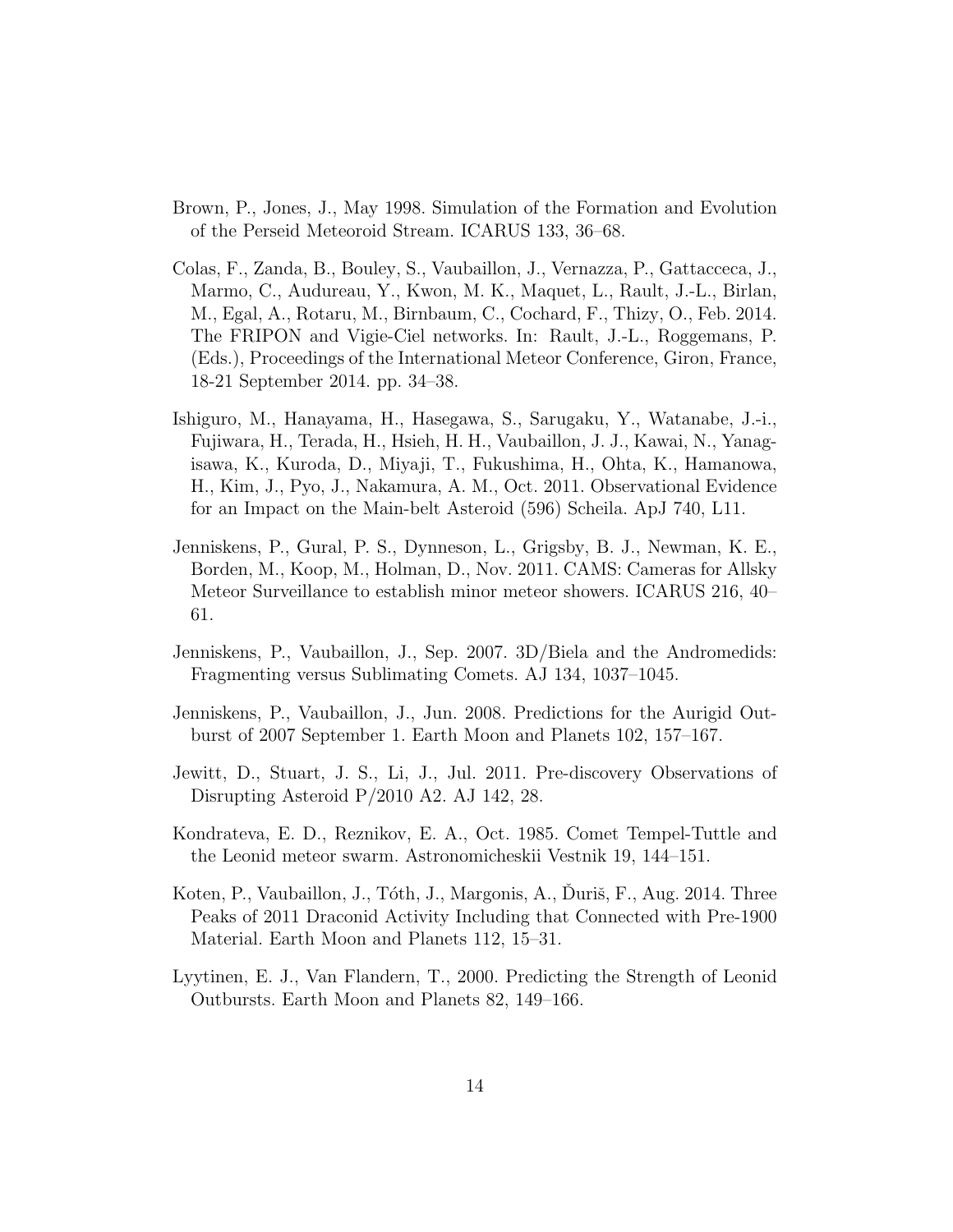- <span id="page-14-5"></span>Maquet, L., Jul. 2015. The recent dynamical history of comet 67P/Churyumov-Gerasimenko. A&A 579, A78.
- <span id="page-14-1"></span>McNaught, R. H., Asher, D. J., Apr. 1999. Leonid Dust Trails and Meteor Storms. WGN, Journal of the International Meteor Organization 27, 85– 102.
- <span id="page-14-4"></span>Neslušan, L., Vaubaillon, J., Hajduková, M., May 2016. A study to improve the past orbit of comet C/1917 F1 (Mellish) on the basis of its observed meteor showers. A&A 589, A100.
- <span id="page-14-9"></span>Nogami, N., Aug. 2006. A list of meteorite falls and their impact craters from ancient Chinese records (7th-19th century). In: Bastiaens, L., Verbert, J., Wislez, Verbeeck, C. J.-M. (Eds.), Proceedings of the International Meteor Conference, 24th IMC, Oostmalle, Belgium, 2005. pp. 50–52.
- <span id="page-14-7"></span>Reach, W. T., Vaubaillon, J., Lisse, C. M., Holloway, M., Rho, J., Jul. 2010. Explosion of Comet 17P/Holmes as revealed by the Spitzer Space Telescope. ICARUS 208, 276–292.
- <span id="page-14-0"></span>Romig, M. F., 1966. The Scientific Study of Meteors in the 19th Century. Meteoritics 3.
- <span id="page-14-3"></span>Rudawska, R., Matlovič, P., Tóth, J., Kornoš, L., Dec. 2015. Independent identification of meteor showers in EDMOND database. P&SS 118, 38–47.
- <span id="page-14-10"></span>Valsecchi, G. B., Milani, A., Gronchi, G. F., Chesley, S. R., Sep. 2003. Resonant returns to close approaches: Analytical theory. A&A 408, 1179– 1196.
- <span id="page-14-2"></span>Vaubaillon, J., Colas, F., Jorda, L., Aug. 2005a. A new method to predict meteor showers. I. Description of the model. A&A 439, 751–760.
- <span id="page-14-6"></span>Vaubaillon, J., Colas, F., Jorda, L., Aug. 2005b. A new method to predict meteor showers. II. Application to the Leonids. A&A 439, 761–770.
- <span id="page-14-11"></span>Vaubaillon, J., Lamy, P., Jorda, L., Aug. 2006. On the mechanisms leading to orphan meteoroid streams. MNRAS 370, 1841–1848.
- <span id="page-14-8"></span>Vaubaillon, J. J., Reach, W. T., Apr. 2010. Spitzer Space Telescope Observations and the Particle Size Distribution of Comet 73P/Schwassmann-Wachmann 3. AJ 139, 1491–1498.